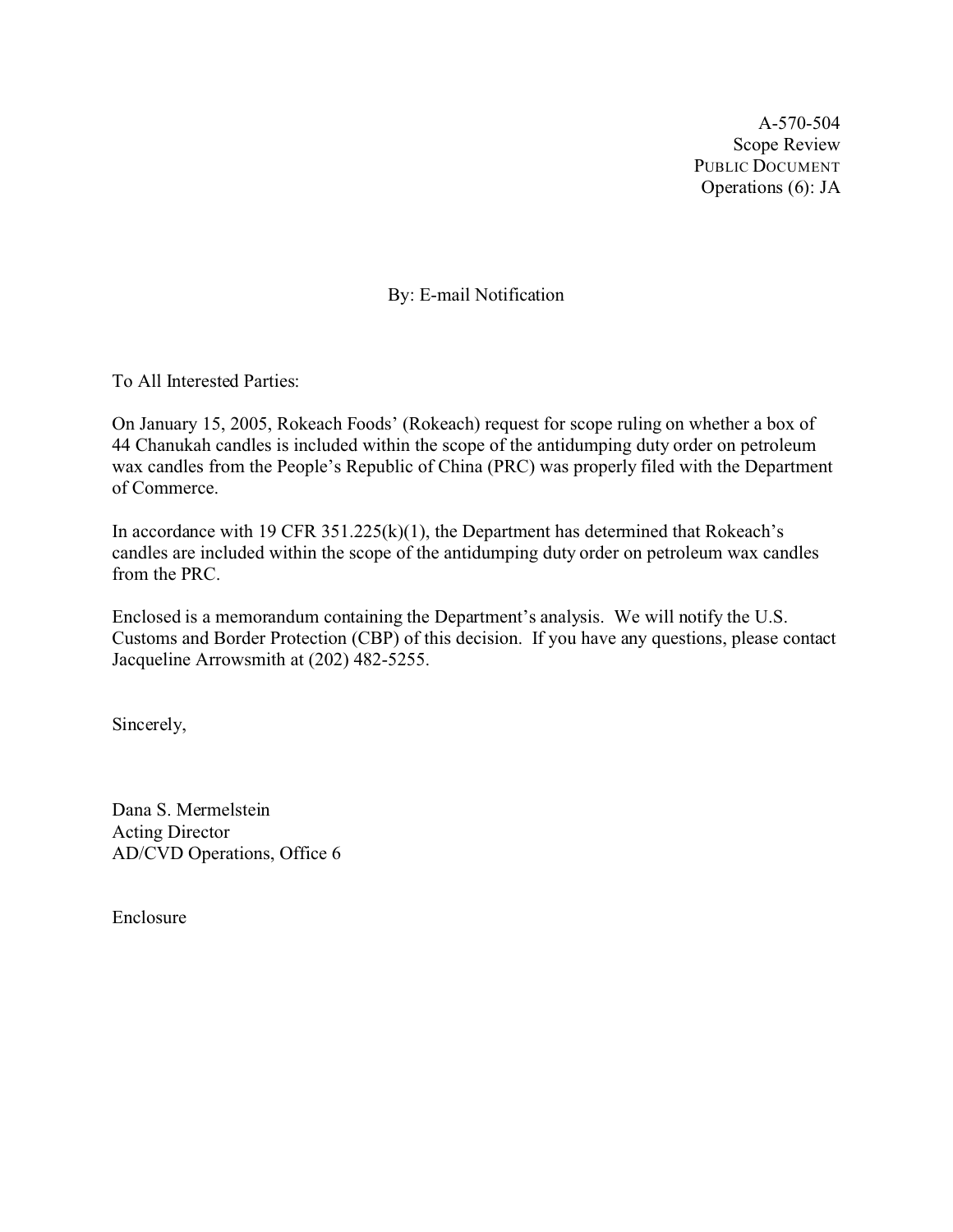A-570-504 Scope Review Public Document Operations (6): JA

| <b>MEMORANDUM FOR:</b> | Barbara E. Tillman<br><b>Acting Deputy Assistant Secretary</b><br>for Import Administration                                              |
|------------------------|------------------------------------------------------------------------------------------------------------------------------------------|
| FROM:                  | Dana S. Mermelstein<br><b>Acting Director</b><br>AD/CVD Operations, Office 6                                                             |
| <b>SUBJECT:</b>        | Final Scope Ruling; Antidumping Duty Order on Petroleum<br>Wax Candles from the People's Republic of China (A-570-504);<br>Rokeach Foods |

### **Summary**

On January 15, 2005, All-Ways Forwarding International Inc. (All-Ways) properly filed a request for a scope ruling on a box of 44 Chanukah<sup>1</sup> candles, on behalf of Rokeach Foods (Rokeach), to determine whether the candles are covered by the antidumping duty order on petroleum wax candles from the People's Republic of China (PRC). Petroleum Wax Candles from the PRC: Final Determination of Sales at Less Than Fair Value, 51 FR 25085 (July 10, 1986) (Final Determination); Antidumping Duty Order: Petroleum Wax Candles from the People's Republic of China, 51 FR 30686 (August 28, 1986) (Order). In accordance with 19 CFR 351.225(k)(1), the Department finds that Rokeach's candles are within the scope of the Order.<sup>2</sup>

# **Background**

All-Ways originally filed its request for a scope determination on Rokeach's Chanukah candles on March 16, 2004, but it was improperly filed. On November 5, 2004, the National Candle Association (NCA), an interested party in this proceeding, filed comments opposing the

 $<sup>1</sup>$  In its request, Rokeach Foods alternates between two spellings: Channuka and Channukah, while the</sup> National Candle Association uses Channukah. For consistency, the Department has chosen to spell this word as Chanukah as we did in the Final Scope Ruling; Antidumping Duty Order on Petroleum Wax Candles from the People's Republic of China (A-570-504); Neatzit Israel International, Ltd. (November 18, 2004) (Neatzit Scope Ruling).

 $2$  The Department has developed an Internet website that allows interested parties to access prior scope determinations regarding the Order. This website lists all scope determinations from 1991 to the present. It can be accessed at [http://ia.ita.doc.gov/download/candles-prc-scope/](http://ia.ita.doc.gov/download/candles-prc-scope/.). The Department will update the website periodically to include newly issued scope determinations.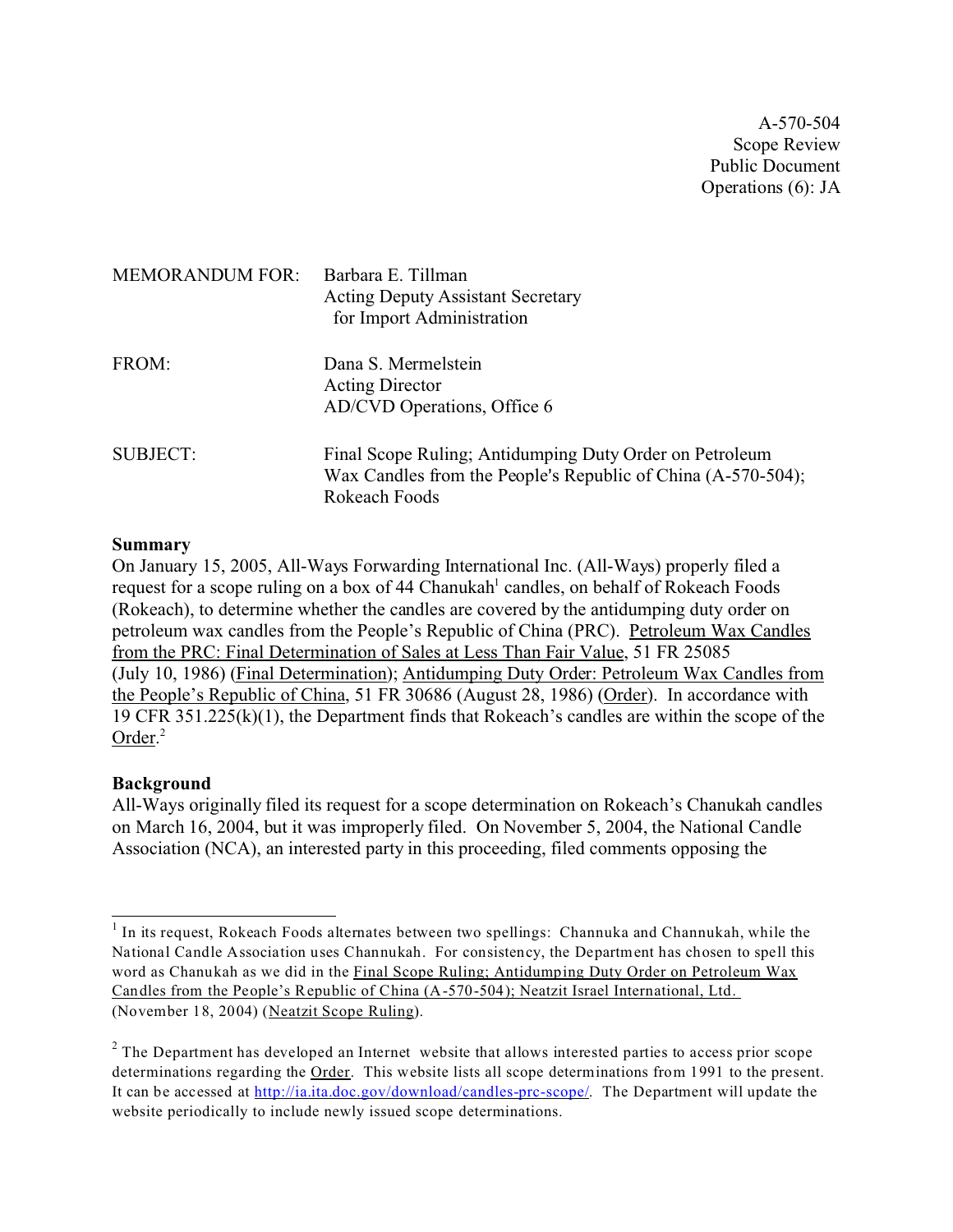March 16, 2004, request filed by All-Ways on behalf of Rokeach. On January 15, 2005, All-Ways confirmed that it had properly served its March 16, 2004, request. No rebuttal briefs were filed.

#### a. Product Description

The request filed by All-Ways, on behalf of Rokeach, concerns a group of candles, packaged in a box of 44, that are identified as Chanukah candles. Each candle is approximately 4 inches long and is approximately 3/4 of an inch wide at the base. With its request, All-Ways submitted a sample box of the involved Chanukah candles for our review. These candles are solid blue, red, white, orange, and yellow and have a series of colorless grooves that are etched into the wax. These grooves wrap up the candle like a barber's pole rising from the base to the wick of the candle.

#### b. Rokeach Foods' Request

All-Ways Forwarding describes the involved candles as 44 colored petroleum wax candles packed in a cardboard box. The dimensions of the box are 4 inches by 3 inches by 1.5 inches, according to the scope request. All-Ways provides five arguments as to why Rokeach's candles should not be included within the scope of the Order. First, according to Rokeach, these candles are used for religious purposes. Specifically, Rokeach states that the candles are used "only for the sole purpose of lighting a Menorah during the religious holiday of Chanukah." Rokeach continues by explaining that there are 44 candles in the box because the lighting of the Menorah during the religious holiday of Chanukah requires 44 candles. Second, according to Rokeach, the intended use of these candles is listed on the box and these candles are only offered for sale in the months of November and December. Rokeach also explains that these candles are only imported in the months prior to Chanukah and that the use of these candles is also clearly stated on the import invoice. Rokeach states that these candles are listed as "religious candles" on the entry summary, commercial invoice, and bill of lading. Third, according to Rokeach, the candles should be considered "household /utility candles," which Rokeach alleges are not within the scope of the Order according to the Final Scope Ruling - Antidumping Duty Order on Petroleum Wax Candles From the People's Republic of China: Simcha Candle Co. (February 12, 1993) (Simcha Scope Ruling). Fourth, according to Rokeach, these Chanukah candles have a specific shape because these candles are used in the religious lighting of the Menorah and therefore should be excluded from the Order. Finally, All-Ways, on behalf of Rokeach, included a copy of a Customs Information Exchange (CIE) - N212/85, dated March 20, 1989, which states that "party candles," which are used on cakes and desserts are not included in the scope of the Order.<sup>3</sup>

<sup>&</sup>lt;sup>3</sup> CIE –N212/85, which is a letter from the Department of Commerce to the U.S. Customs Service (now known as U.S. Customs and Border Protection (CBP) states:

The Department of Commerce has determined that candles which are 6 and  $\frac{5}{6}$  inches long and  $\frac{1}{6}$  inches wide are not within the scope of the antidumping duty order on petroleum wax candles from the People's Republic of China (PRC). These "party candles" are used on cakes and desserts. This merchandise is used in the same manner as birthday candles. Such candles were excluded from the original investigation (3/20/86 telex to Customs). Therefore, these "party candles" are not within the scope of the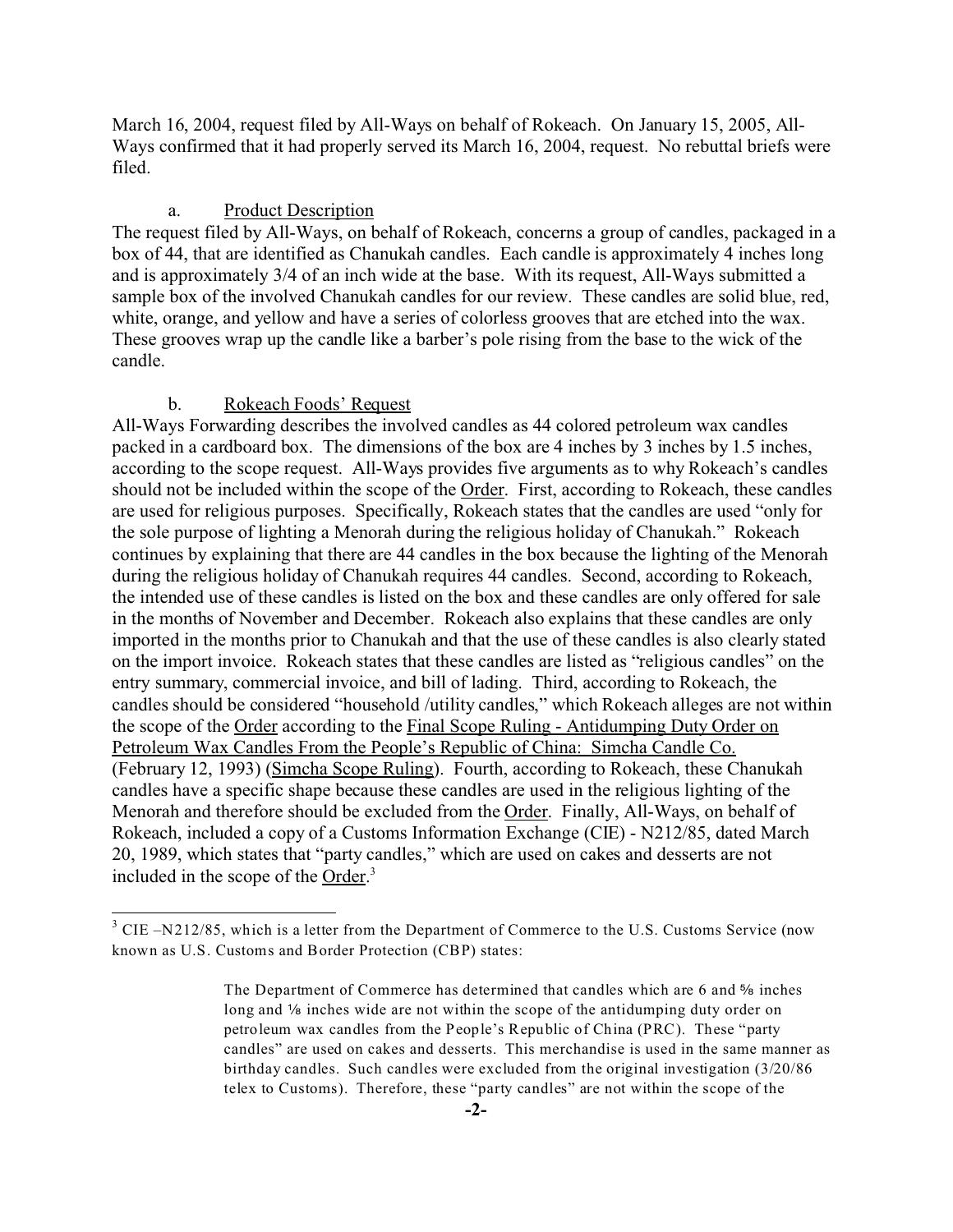# **The National Candle Association's Comments**

The NCA argues that Rokeach's Chanukah candles are tapers or spiral-shaped dinner candles, and as such Rokeach's candles are in the shapes specifically described in the Order. The NCA also argues that there is nothing on Rokeach's candle that indicates that its use would be exclusively limited to the Jewish holiday of Chanukah. The NCA points out that the candle does not have a Star of David on it, a symbol which would indicate that it was specifically designed for use only in connection with the Chanukah holiday. In addition, the NCA attached several candle advertisements to its November 27, 2002, comments, to show that Chanukah candles come in a variety of shapes and sizes. See NCA's November 27, 2002, comments (NCA's comments) at Exhibit 1. Furthermore, the NCA maintains that there does not appear to be any size limitation or color limitation to these alleged Chanukah candles, nor is there any design on the candle to limit their use exclusively to the Chanukah holiday. Finally, the NCA argues that these candles could be used throughout the year.

In its comments, the NCA retraces the history of this Order, including the import surges and resultant injury suffered by domestic manufacturers, which prompted the original September 1985 antidumping petition. The NCA contends that the antidumping statute and antidumping duty orders are remedial in nature and exceptions to them should be construed as narrowly as possible to preserve the efficacy of the Order on petroleum wax candles from the PRC. In support of its assertion, the NCA cites a Court of International Trade (CIT) decision, with regard to the novelty exception, in which the Court noted that "a candle must be specifically designed for use only in connection with a religious holiday or special event to fall within the novelty candle exception." See Russ Berrie & Co., Inc. v. United States, 57 F. Supp. 2d 1184, 1194 (CIT July 1999) (Russ Berrie). Thus, the NCA argues that the Department narrowly limited the novelty candle exception to figurine candles, candles shaped in the form of identifiable objects, and candles specifically designed for use solely in connection with a specified holiday.

The NCA notes that Rokeach's candles compete in the same channels of trade as the candles subject to the Order, and that the sale of these candles without the antidumping duty will severely injure the U.S. candle producers. The NCA further notes what it characterizes as the long-standing efforts of candle importers to "expand the novelty candle loophole in the Order through a continuing stream of scope requests, causing the Order on PRC candles to be subjected to over seventy Final Scope Rulings and many more requests." The NCA maintains that "{t}he success of the scope requests in eroding the Order has resulted in geometric increases in the volume of PRC candles coming into the United States" (NCA's comments at 6). The NCA concludes by stating that Rokeach, with its claim that these candles are novelty candles, is now requesting that the Department narrow the scope of the Order so that everyday candles are not included. The NCA contends that the Department does not have such legal authority. With respect to CIE B212/85, September 21, 1987; Letter from the Director, Office of Compliance, to Burditt, Bowles & Radzius, Ltd., July 13, 1987 (Customs Notice),<sup>4</sup> the NCA argues that the

antidumping duty order.

<sup>&</sup>lt;sup>4</sup> The Customs Notice was a notice issued by the Department to the U.S. Customs Service (now known as CBP) in connection with a July 1987 scope determination concerning an exception to the Order for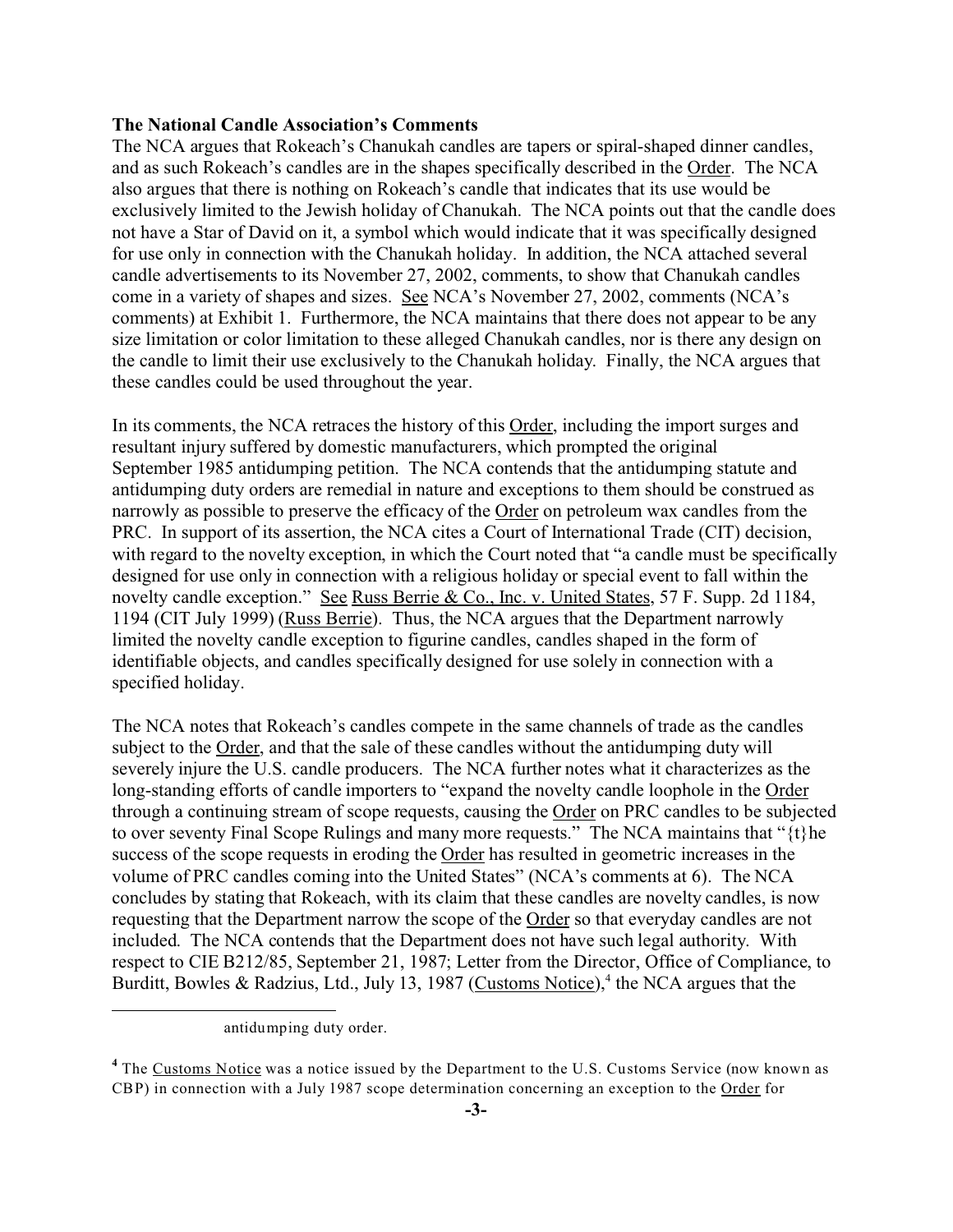Department narrowly limited the novelty candle exception to figurine candles, candles shaped in the form of identifiable objects, and candles specifically designed for use solely in connection with a specified holiday. (NCA's comments at 4).

# **Legal Framework**

The Department examines scope requests in accordance with the Department's scope regulations, which may be found at 19 CFR 351.225 (2004). On matters concerning the scope of an antidumping duty order, the Department first examines the descriptions of the merchandise contained in the petition, the initial investigation, and the determinations of the Secretary (including prior scope determinations) and the International Trade Commission (the Commission). See 19 CFR 351.225(k)(1). If the Department determines that these descriptions are dispositive of the matter, the Department will issue a final scope ruling as to whether or not the product is covered by the order. See 19 CFR 351.225(d).

Conversely, where the descriptions of the merchandise are *not* dispositive, the Department will consider the five additional factors set forth at 19 CFR 351.225(k)(2). These criteria are: i) the physical characteristics of the merchandise; ii) the expectations of the ultimate purchasers; iii) the ultimate use of the product; iv) the channels of trade in which the product is sold; and v) the manner in which the product is advertised and displayed. The determination as to which analytical framework is most appropriate in any given scope inquiry is made on a case-by-case basis, with or without formal inquiry, after consideration of all evidence before the Department.

Pursuant to 19 CFR 351.225(k)(1), the Department will examine the description of the subject merchandise from the petition, the initial investigation, and the Commission's determinations. In its petition of September 4, 1985, the NCA requested that the investigation cover:

{c}andles {which} are made from petroleum wax and contain fiber or papercored wicks. They are sold in the following shapes: tapers, spirals, and straightsided dinner candles; rounds, columns, pillars; votives; and various wax-filled containers. These candles may be scented or unscented and are generally used by retail consumers in the home or yard for decorative or lighting purposes.

See Antidumping Petition (September 4, 1985) at 7.

The Department defined the scope of the investigation in its notice of initiation. This scope language carried forward without change through the preliminary and final determinations of sales at less than fair value and the Order:

{c}ertain scented or unscented petroleum wax candles made from petroleum wax and having fiber or paper-cored wicks. They are sold in the following shapes: tapers, spirals, and straight-sided dinner candles; rounds, columns, pillars, votives; and various wax-filled containers.

novelty candles.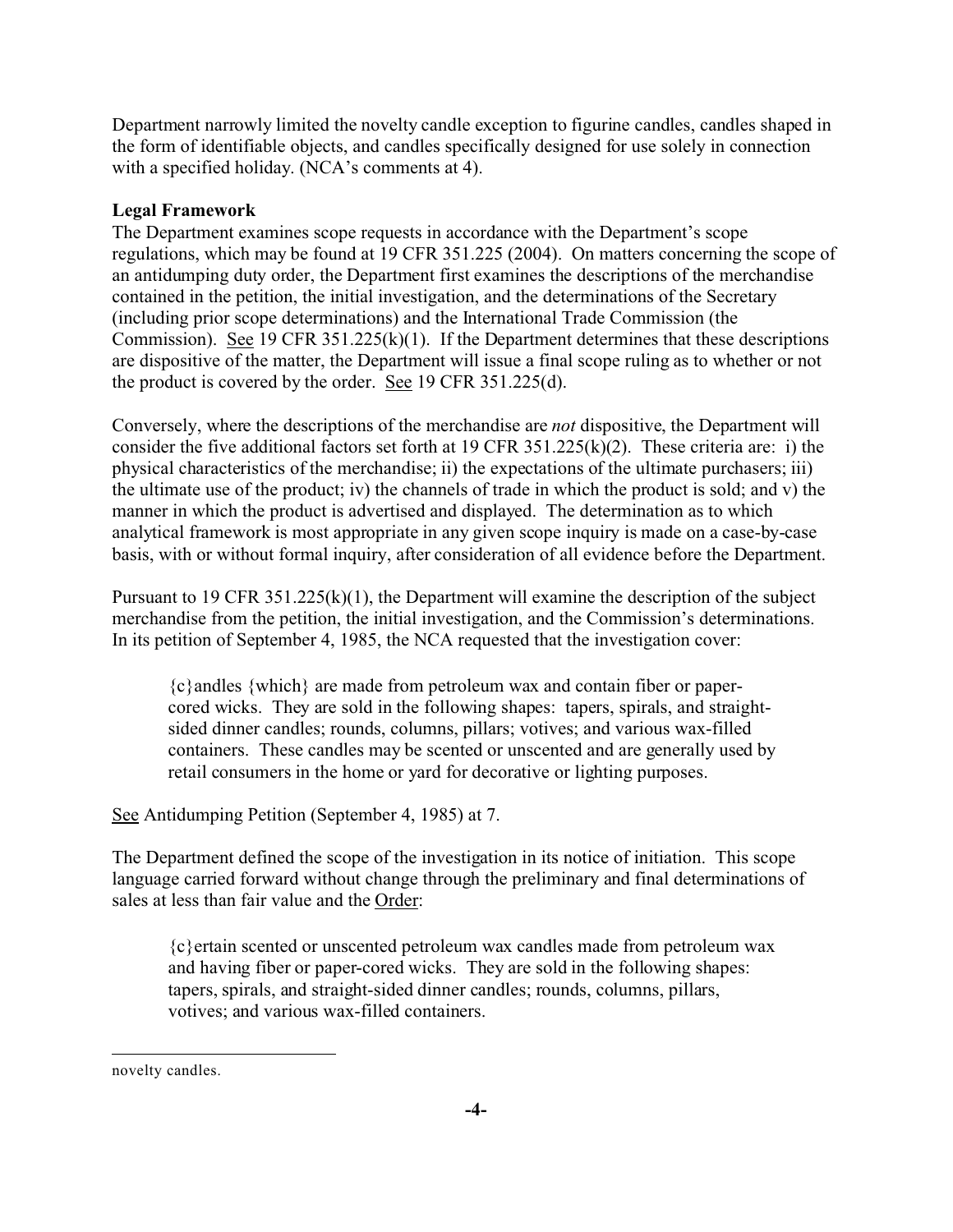See Petroleum Wax Candles from the People's Republic of China: Initiation of Antidumping Duty Investigation, 50 FR 39743 (September 30, 1985); Petroleum Wax Candles from the People's Republic of China: Preliminary Determination of Sales at Less Than Fair Value, 51 FR 6016 (February 19, 1986); Final Determination; and Order.

The Commission adopted a similar definition of the "like product" subject to its determinations, noting that the investigations did not include birthday, birthday numeral and figurine type candles. See Determinations of the Commission (Final), USITC Publication 1888, August 1986, at 4, note 5, and A-2 (Commission Determination). The Commission stated that "we determine that the domestic like product shall consist only of petroleum wax candles." See id. at 9. In its discussion of "like product," the Commission also stated:

Petroleum wax candles are those composed of over 50 percent petroleum wax, and may contain other waxes in varying amounts, depending on the size and shape of the candle, to enhance the melt-point, viscosity, and burning power.

See <u>id.</u>, at 4-5.

Documents and parts thereof from the underlying investigation deemed relevant by the Department to this scope ruling were made part of the record of this determination and are referenced herein. Documents that were not presented to the Department, or placed by it on the record, do not constitute part of the administrative record for this scope determination.

The Department clarified the scope of the Order in relation to certain novelty candles. See Russ Berrie, 57 F. Supp. 2d at 1194. In July 1987, the Department issued a notice to the United States Customs Service (Customs Notice) in connection with a scope ruling which provides:

The Department of Commerce has determined that certain novelty candles, such as Christmas novelty candles, are not within the scope of the antidumping duty order on petroleum-wax candles from the People's Republic of China (PRC). Christmas novelty candles are candles specially designed for use only in connection with the Christmas holiday season. This use is clearly indicated by Christmas scenes and symbols depicted in the candle design. Other novelty candles not within the scope of the order include candles having scenes or symbols of other occasions (e.g., religious holidays or special events) depicted in their designs, figurine candles, and candles shaped in the form of identifiable objects (e.g., animals or numerals).

In November 2001, the Department changed its interpretation of the scope of the Order. See Final Scope Ruling: Antidumping Duty Order on Petroleum Wax Candles From the People's Republic of China (A-570-504); J.C. Penney (November 9, 2001) (J.C. Penney Ruling). In this ruling, the Department reviewed the text of the scope of the Order, beginning with the text of the first sentence of the scope which covers " $\{c\}$  ertain scented or unscented petroleum wax candles made from petroleum wax and having fiber or paper-cored wicks." See Order. The text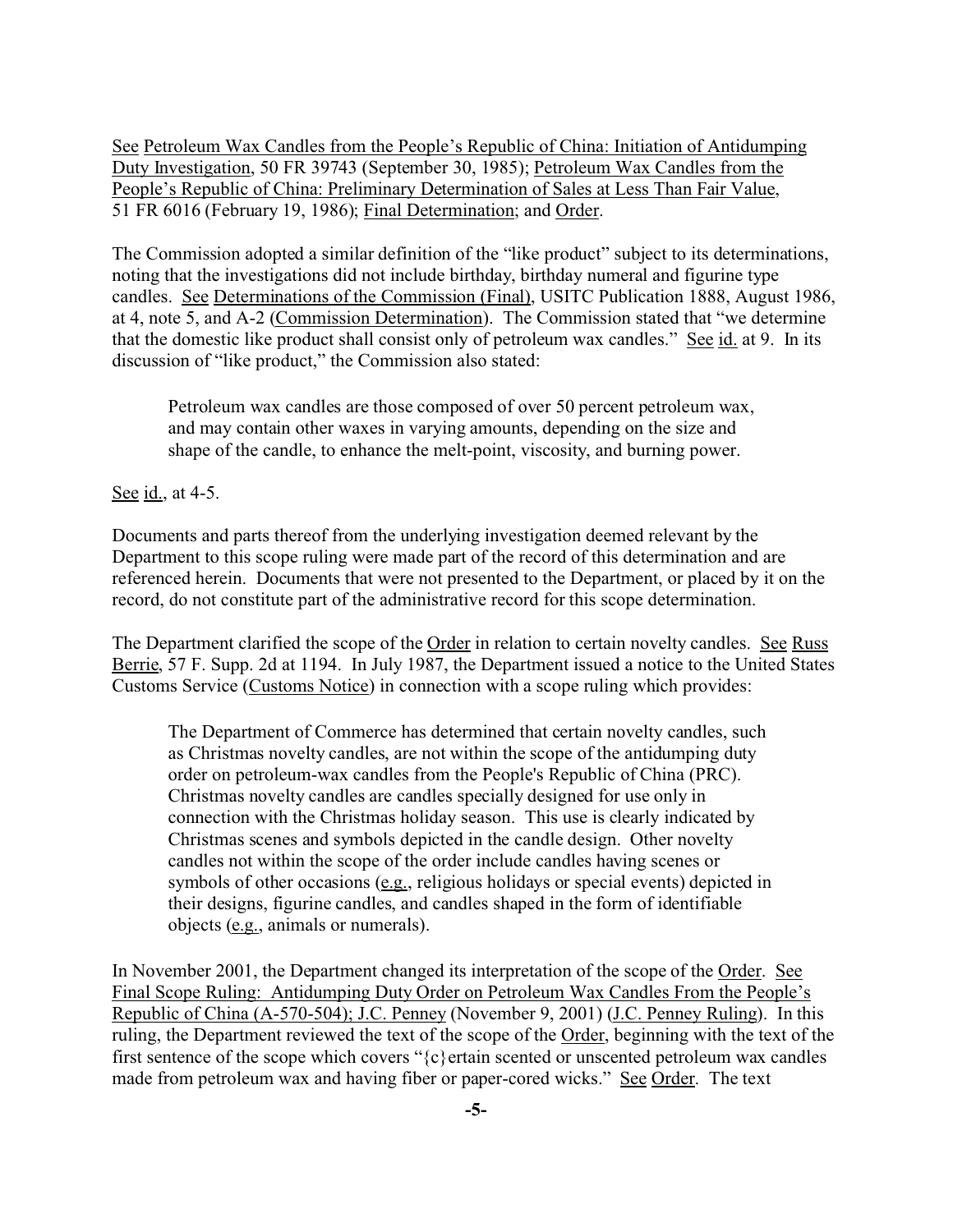following this broad, inclusive sentence provides a list of shapes; this list is not modified by any express words of exclusivity. The result of our prior practice of not including within the scope of the Order candles of a shape other than those specifically listed in the Order was inconsistent with the fact that the candles were scented or unscented petroleum wax candles made from petroleum wax and having fiber or paper-cored wicks.<sup>5</sup> In the J.C. Penney Ruling, the Department revised this practice because the old practice had the effect of narrowing the broad coverage of the first sentence of the Order's scope. The list of shapes in the second sentence of the Order's scope does not provide a textual basis for such a narrowing of the coverage of the first sentence of the Order's scope.

This approach of evaluating candles in light of the entire text of the Order's scope is in keeping with Duferco Steel, where the Court ruled that a better approach in scope rulings is to avoid subjective issues of intent and, instead, look to the petition's language to determine whether the class or kind of merchandise at issue was expressly included. See Duferco Steel, Inc. v. United States, 146 F. Supp. 2d 913 (CIT 2001) (Duferco Steel).

Although the specific scope decision in Duferco Steel was overturned by the United States Court of Appeals of the Federal Circuit (CAFC) in Duferco Steel, Inc. v. United States, 296 F.3d 1087 (Fed. Cir. 2002) (Duferco Steel II), the CAFC's ruling does not undermine the Department's scope determination in the J.C. Penney Ruling. The plain language of the scope of the Order clearly states "{c}ertain scented or unscented petroleum wax candles made from petroleum wax and having fiber or paper-cored wicks . . . sold in the following shapes: tapers, spirals, and straight-sided dinner candles; rounds, columns, pillars, votives; and various wax-filled containers" are included within the scope of the Order. Thus, the Order offers a descriptive list of the shapes of candles included within the Order, but as the courts have recognized, there is no requirement that every single product covered must be identified in the scope. More specifically, the CAFC has stated that "the petitions that led to the issuance of the order did not need to specifically identify the {product} in order to cover {it}; our precedent, to say nothing of the regulations, makes clear that neither a petition nor an antidumping or countervailing duty order requires that level of specificity." The CAFC further stated "{a}s a matter of law, a petition need not list the entire universe of products . . . in order {for the petition} to cover those products."<sup>7</sup> Thus, as applied to this Order, there is no requirement, nor is it possible, for all the

<sup>&</sup>lt;sup>5</sup> See, e.g., Final Scope Ruling - Antidumping Duty Order on Petroleum Wax Candles From the People's Republic of China (A-570-504); Endar Corp. (January 11, 2000)(Endar Scope Ruling)(the Department determined that a "dragonfly" candle, in the shape of a rough-hewn stone with a dragonfly carved on top, should not be included within the scope because it is a shape not specifically listed by the language of the scope) and Final Scope Ruling Antidumping Duty Order on Petroleum Wax Candles from The People's Republic of China (A-570-504); American Drug Stores, Inc. (March 16, 1998)(the Department determined that a sphere or ball-shaped candle could not be included within the scope because it is a shape not specifically listed by the language of the scope).

 $6$  Novosteel SA v. United States, 284 F.3d 1261, 1264 (Fed. Cir. 2002).

 $^7$  Id.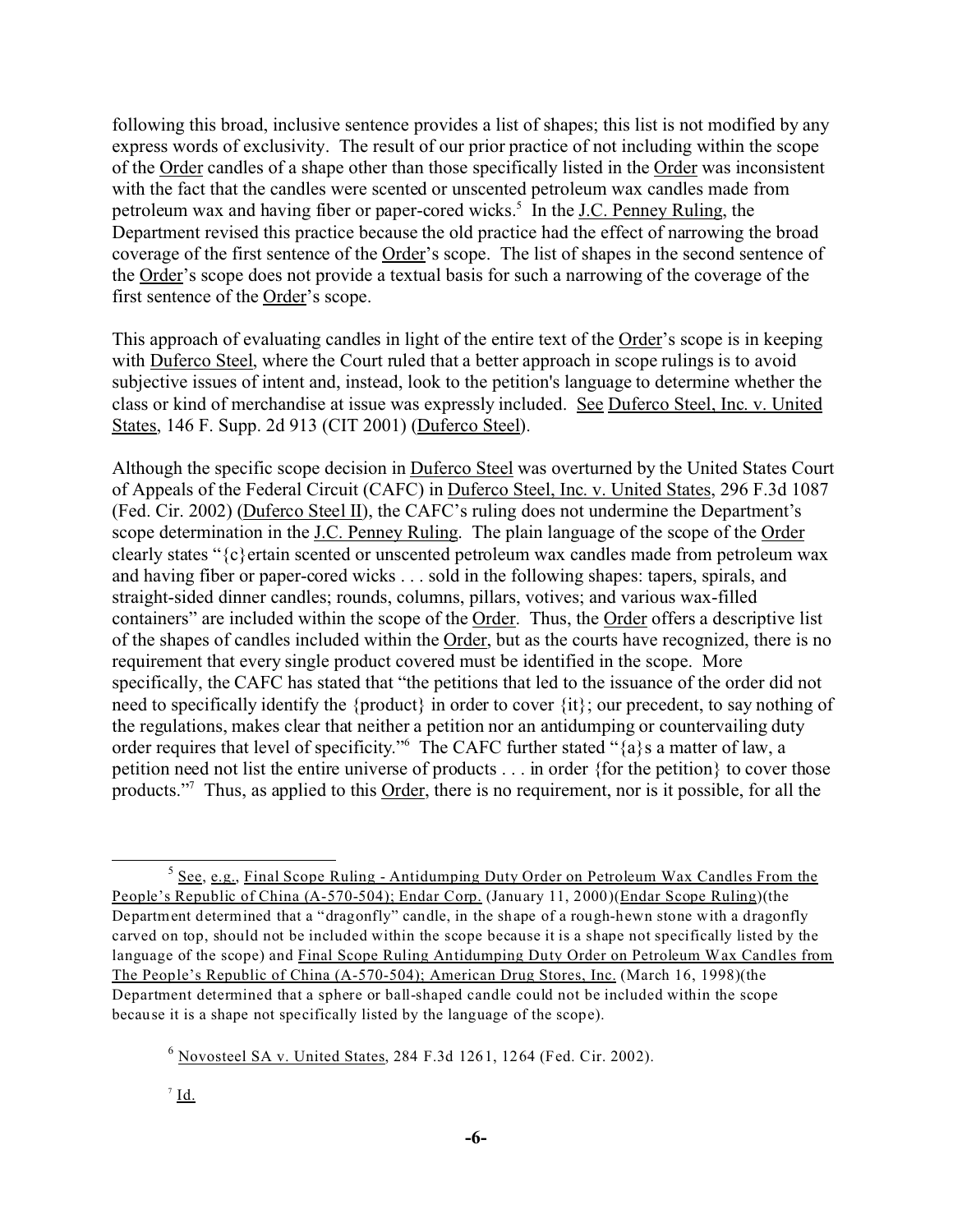shapes of candles to be listed.<sup>8</sup> In fact, if the list were exhaustive, there would have been no need for the Department to render a decision on novelty candles or any other candle that was not explicitly listed as a shape in the scope of the Order. However, the Department did issue the novelty candle exception, which offered a narrowly construed exception and left all other petroleum wax candles from the PRC covered by the Order.

When determining whether a particular novelty candle is within the scope of the Order, the Department will first determine whether the candle is made of petroleum wax. If the candle is made of petroleum wax, the Department will look to see whether the shape of the candle falls within those shapes listed in the second sentence of the scope as defined in the Order, i.e., "tapers, spirals, and straight-sided dinner candles; rounds, columns, pillars, votives; and various wax-filled containers." If the Department determines that a candle is one of these shapes explicitly listed in the Order, it is within the scope of the Order.

However, if the Department finds that a candle is not shaped like the shapes listed in the second sentence of the scope as defined in the Order, i.e., taper, spiral, straight-sided dinner candle, round, column, pillar, votive, and various wax-filled containers, then the candle will be evaluated to determine whether it is a novelty candle. For a candle to qualify for this exception, the characteristic, which is claimed to render it, a novelty candle (i.e., the shape of an identifiable object or a holiday-specific design) should be easily recognizable in order for the candle to merit not being included within the scope of the Order. Specifically, among other determining factors, the Department will examine whether the characteristic is identifiable from most angles and whether or not it is minimally decorative, e.g., small and/or singularly placed on the candle. If the identifiable object or holiday-specific design is not identifiable from most angles, or if the design or characteristic is minimally decorative, the Department may determine that the candle should be included within the scope of the Order. See Final Scope Ruling: Antidumping Duty Order on Petroleum Wax Candles From the People's Republic of China (A-570-504); J.C. Penney Purchasing Corp. (May 21, 2001); Final Scope Ruling Antidumping Duty Order on Petroleum Wax Candles From the People's Republic of China (A-570-504); San Francisco Candle Co. (Feb. 12, 2001) (SFCC Ruling); San Francisco Candle Company, Inc. v. United States, 265 F. Supp. 2d 1374, 1379 (CIT 2003) (SFCC); and Endar Scope Ruling. If the candle does not possess characteristics set out in the July 1987 novelty candle exception, and it is a scented or unscented petroleum wax candle made from petroleum wax and having a fiber or paper-cored wick, the Department will determine that the candle is within the scope of the Order.

#### **Analysis of Rokeach Foods' Candles**

With respect to the involved scope request, the Department finds that, for the reasons outlined below, the Chanukah candles in Rokeach's request are included within the scope of the Order. We find that these candles are included within the scope of the Order because these candles are not recognizable objects, and because the candles do not otherwise qualify for the novelty exception, because these candles do not have any scenes or symbols that are exclusively

<sup>&</sup>lt;sup>8</sup> See Petroleum Wax Candles from China, USITC Pub. No. 3226 Investigation No. 731-TA-282 (Review) (August 1999) (USITC Pub. No. 3226), at 18 ("Candles come in a wide variety of shapes and sizes. Major U.S. candle manufacturers reportedly will offer 1,000 to 2,000 varieties of candles in their product lines").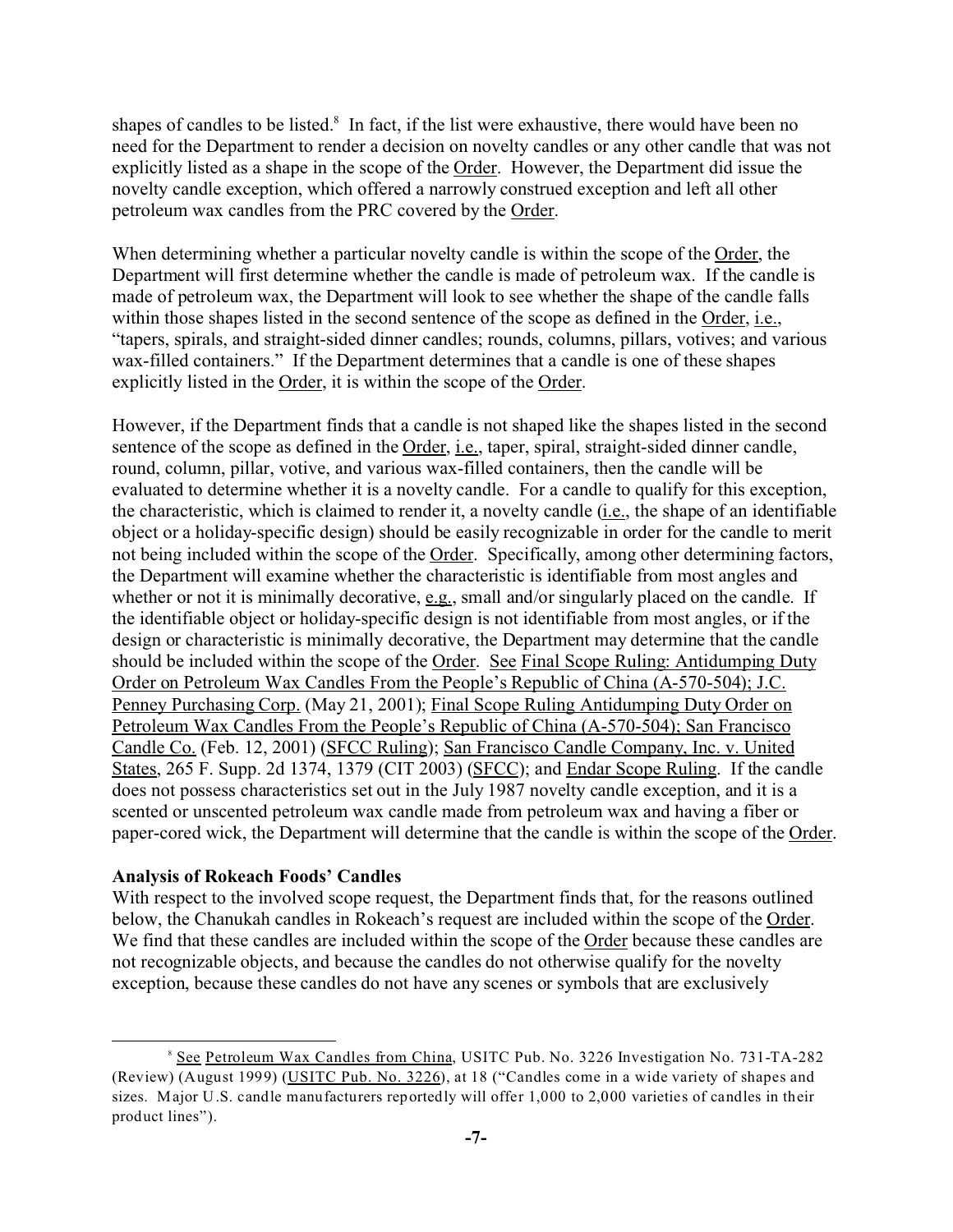associated with Chanukah. We find that these candles are tapers, which are shapes specifically listed as falling within the scope of the Order. Our analysis of these candles is provided below.

All-Ways describes the involved candles as a box of 44 Chanukah candles, sold by Rokeach, which are used for religious purposes – during Chanukah. Rokeach contends that its candles should not be included within the scope of the Order because its candles are used in a religious observance.

First, we disagree with All-Ways' argument that the involved candles are exclusively associated with the Chanukah holiday and should therefore not be included within the scope of the Order. There is nothing in the design, color, or decorations of the candles that would indicate that these candles are associated exclusively with the Chanukah holiday. These candles do not "{have} scenes or symbols of other occasions (e.g., religious holidays or special events) depicted in their designs." See, e.g., Russ Berrie, 57 F. Supp. 2d. at 1194. Furthermore, the Department recently determined that Chanukah candles are included within the scope of the Order. See Neatzit Israel International, Ltd. (November 18, 2004) (Neatzit Scope Ruling).

The involved candles are identical to those examined in the Neatzit Scope Ruling; they are petroleum wax candles and they are in the shape of a taper. These candles are round and narrow or tapered to a smaller circumference at the top of the candle, as noted in the product description above. The explicit language of the Order specifically lists tapers, spirals, straight-sided dinner candles, rounds, columns, pillars, and votives, and various wax-filled containers as included within the scope of the Order. Because a taper is a shape listed by the inclusive language of the Order's scope, these candles are included within the scope.

We find that All-Ways' reliance on the Simcha Scope Ruling is misplaced. Under the Department's new practice, the alleged use of the candle -- in this case the use of the candle as a "household/utility" candle -- is no longer considered. See Final Scope Ruling: Antidumping Duty Order on Petroleum Wax Candles from the People's Republic of China (A-570-504); TS Group, Inc. (May 21, 2002) (TS Group Scope Ruling); see also J.C. Penney Ruling. Pursuant to the new practice, we determine whether the subject candle is a shape listed by the inclusive language of the Order's scope (i.e., "tapers, spirals, and straight-sided dinner candles; rounds, columns, pillars; votives; and various wax-filled containers").

All-Ways provided the Department with copies of CIE-N212/85, which states that certain "party candles" are not within the scope of the Order. Given the fact that we no longer consider the alleged use of the candle, as noted above, All-Ways' reference to the "party candles" exception is unavailing because we find that these candles are in the shape of tapers which are within the scope of the Order. See TS Group Scope Ruling; see also J.C. Penney Ruling.

As discussed above, we find that Chanukah candles are tapers, which are included within the scope of the Order. Moreover, the Chanukah candles do not qualify for any recognized exception. Therefore, we find that Rokeach's Chanukah candles are included within the scope of the Order.